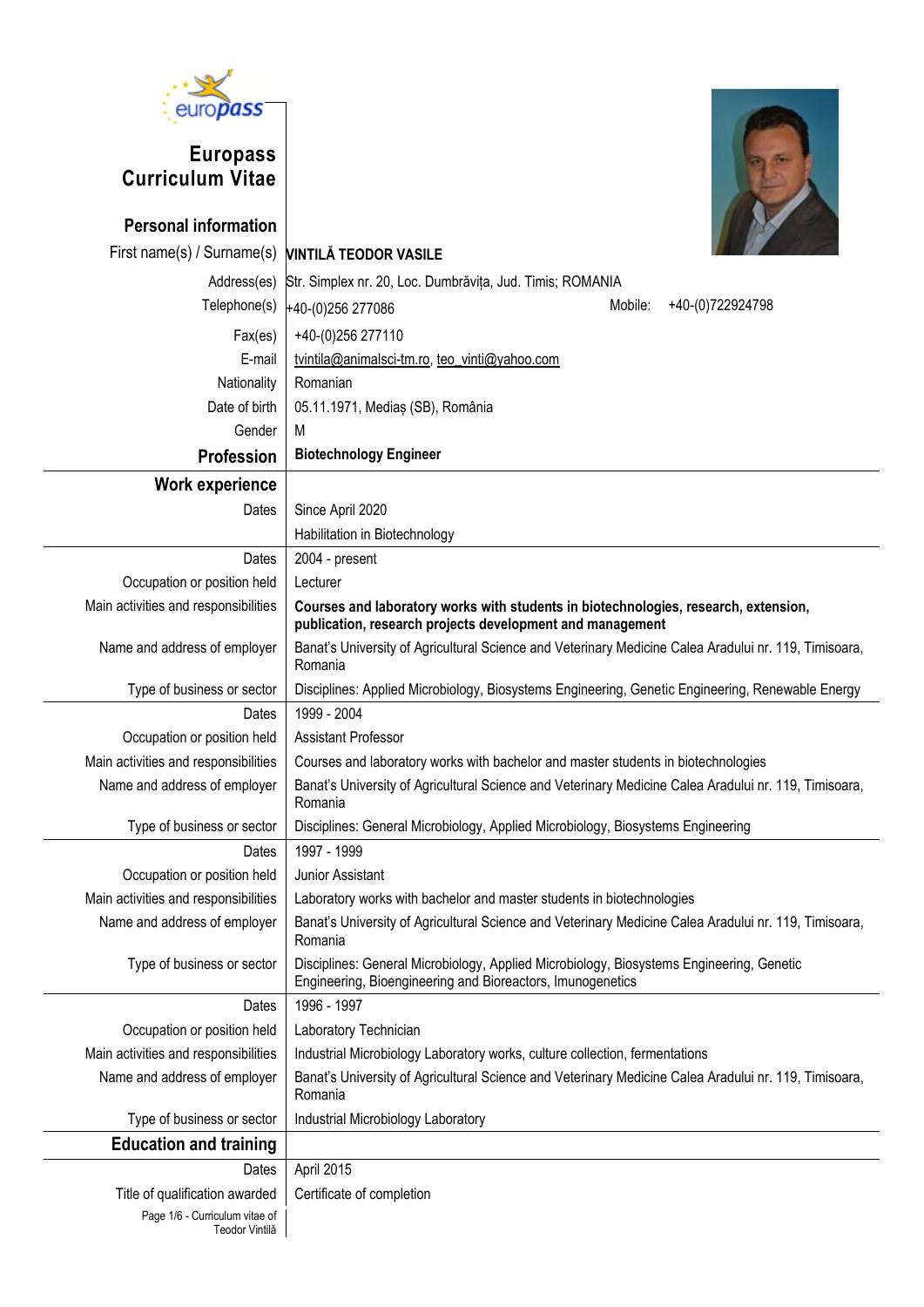| Principal subjects/occupational skills                            | Advanced course in Bioprocess Design                                                                                                                                                                                                                                                                                                                                                                                                                                                                                                                                                                                                                                                                                                                                                                                                                                                                                                                                                                                                              |  |  |  |  |
|-------------------------------------------------------------------|---------------------------------------------------------------------------------------------------------------------------------------------------------------------------------------------------------------------------------------------------------------------------------------------------------------------------------------------------------------------------------------------------------------------------------------------------------------------------------------------------------------------------------------------------------------------------------------------------------------------------------------------------------------------------------------------------------------------------------------------------------------------------------------------------------------------------------------------------------------------------------------------------------------------------------------------------------------------------------------------------------------------------------------------------|--|--|--|--|
| Name and type of organisation<br>providing education and training | Delft University of Technology and Wageningen University (Netherlands) through the Institute of<br>Biotechnology Studies Delft Leiden                                                                                                                                                                                                                                                                                                                                                                                                                                                                                                                                                                                                                                                                                                                                                                                                                                                                                                             |  |  |  |  |
| Level in national or international<br>classification              | Professional training                                                                                                                                                                                                                                                                                                                                                                                                                                                                                                                                                                                                                                                                                                                                                                                                                                                                                                                                                                                                                             |  |  |  |  |
| Dates                                                             | September 2011                                                                                                                                                                                                                                                                                                                                                                                                                                                                                                                                                                                                                                                                                                                                                                                                                                                                                                                                                                                                                                    |  |  |  |  |
| Title of qualification awarded                                    | Certificate of completion                                                                                                                                                                                                                                                                                                                                                                                                                                                                                                                                                                                                                                                                                                                                                                                                                                                                                                                                                                                                                         |  |  |  |  |
| Principal subjects/occupational skills<br>covered                 | Professional training in the field of university management "Management of resources and<br>sustainability"                                                                                                                                                                                                                                                                                                                                                                                                                                                                                                                                                                                                                                                                                                                                                                                                                                                                                                                                       |  |  |  |  |
| Name and type of organisation<br>providing education and training | Ministry of Education and Youth - Romania                                                                                                                                                                                                                                                                                                                                                                                                                                                                                                                                                                                                                                                                                                                                                                                                                                                                                                                                                                                                         |  |  |  |  |
| Level in national or international<br>classification              | Professional training                                                                                                                                                                                                                                                                                                                                                                                                                                                                                                                                                                                                                                                                                                                                                                                                                                                                                                                                                                                                                             |  |  |  |  |
| Dates                                                             | March 2009                                                                                                                                                                                                                                                                                                                                                                                                                                                                                                                                                                                                                                                                                                                                                                                                                                                                                                                                                                                                                                        |  |  |  |  |
| Title of qualification awarded                                    | Certificate of expert in biogas technology                                                                                                                                                                                                                                                                                                                                                                                                                                                                                                                                                                                                                                                                                                                                                                                                                                                                                                                                                                                                        |  |  |  |  |
| Principal subjects/occupational skills<br>covered                 | 1. Financial aspects of biogas polygeneration;<br>2. Introduction to biogas technology;<br>3. Potential of biogas in Romania;<br>4. How to plan and build a biogas plant;<br>5. Technical equipment and components of an industrial polygeneration biogas plant;<br>6. Best practice examples in Germany;<br>7. Multi-criteria grid: concrete numeric classification scale scoring technical, logistic, legal and financial<br>aspects to evaluate sites of industrial biogas exploitation;<br>How to make a feasibility study for a biogas plant;<br>8.                                                                                                                                                                                                                                                                                                                                                                                                                                                                                          |  |  |  |  |
| Name and type of organisation<br>providing education and training | University Lucian Blaga of Sibiu-Romania, and Agimus Umwelt Sicherheit Qualität Braunscweig,<br>Germany                                                                                                                                                                                                                                                                                                                                                                                                                                                                                                                                                                                                                                                                                                                                                                                                                                                                                                                                           |  |  |  |  |
| Level in national or international<br>classification              | Professional training                                                                                                                                                                                                                                                                                                                                                                                                                                                                                                                                                                                                                                                                                                                                                                                                                                                                                                                                                                                                                             |  |  |  |  |
| Dates                                                             | September 2008                                                                                                                                                                                                                                                                                                                                                                                                                                                                                                                                                                                                                                                                                                                                                                                                                                                                                                                                                                                                                                    |  |  |  |  |
| Title of qualification awarded                                    | Certificate of completion                                                                                                                                                                                                                                                                                                                                                                                                                                                                                                                                                                                                                                                                                                                                                                                                                                                                                                                                                                                                                         |  |  |  |  |
| Principal subjects/occupational skills<br>covered                 | a. Climate protection, energy potential in Europe,<br>b. Digester biology, input substrates, gas yields from waste and energy crops, basic principles of<br>process technology,<br>c. Environmental constraints, fertilizer spreading, ecological fertilizer management with biogas slurry,<br>ecological evaluation, digestate processing,<br>d. Biogas technology, digester and installation technology, process and feed-in technology, safety<br>aspects, stirring technology, biogas upgrading, biogas utilization technology (CHP),<br>e. Introduction into planning, construction and important building materials,<br>f. Ecological and economical feasibility, rate of return, savings, financing plan, international carbon<br>trading,<br>g. Concept design and planning design, exemplary economic calculations, introduction into a simple<br>calculation and planning program,<br>h. European approval conditions for the treatment of organic residues from trade and industry, safety<br>standards in agricultural biogas plants. |  |  |  |  |
| Name and type of organisation<br>providing education and training | University Hohenheim, Stuttgart, IBBK Fachgruppe Biogas Weckelweiler, Germany                                                                                                                                                                                                                                                                                                                                                                                                                                                                                                                                                                                                                                                                                                                                                                                                                                                                                                                                                                     |  |  |  |  |
| Level in national or international<br>classification              | Professional training                                                                                                                                                                                                                                                                                                                                                                                                                                                                                                                                                                                                                                                                                                                                                                                                                                                                                                                                                                                                                             |  |  |  |  |
| Dates                                                             | May 2007                                                                                                                                                                                                                                                                                                                                                                                                                                                                                                                                                                                                                                                                                                                                                                                                                                                                                                                                                                                                                                          |  |  |  |  |
| Title of qualification awarded                                    | Certificate of completion                                                                                                                                                                                                                                                                                                                                                                                                                                                                                                                                                                                                                                                                                                                                                                                                                                                                                                                                                                                                                         |  |  |  |  |
| Principal subjects/occupational skills<br>covered                 | Manure Management for Water Quality Protection:<br>Good practices in manure management to protect water quality,<br>Application of recommended doses of fertilizers to agricultural crops,<br>Collection and storage of manure<br>Organic fertilizer application systems on agricultural land                                                                                                                                                                                                                                                                                                                                                                                                                                                                                                                                                                                                                                                                                                                                                     |  |  |  |  |
| Name and type of organisation<br>providing education and training | USAMVB Timisoara, Iowa State University and USDA                                                                                                                                                                                                                                                                                                                                                                                                                                                                                                                                                                                                                                                                                                                                                                                                                                                                                                                                                                                                  |  |  |  |  |
| Page 2/6 - Curriculum vitae of<br>Teodor Vintilă                  |                                                                                                                                                                                                                                                                                                                                                                                                                                                                                                                                                                                                                                                                                                                                                                                                                                                                                                                                                                                                                                                   |  |  |  |  |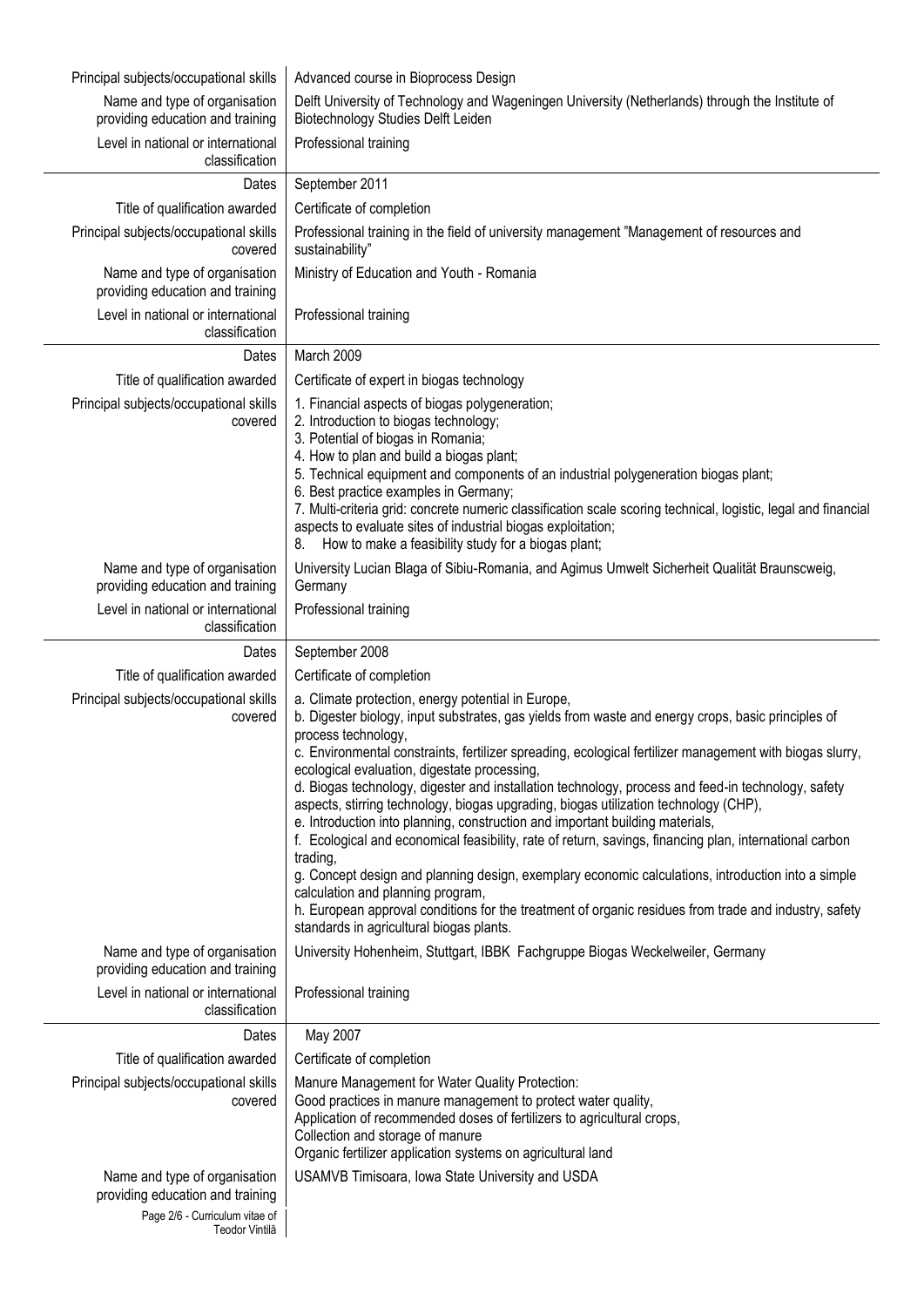| Level in national or international<br>classification              | Professional training                                                                                                                                                                                                                                                                                                                                                                                                                                   |  |  |  |
|-------------------------------------------------------------------|---------------------------------------------------------------------------------------------------------------------------------------------------------------------------------------------------------------------------------------------------------------------------------------------------------------------------------------------------------------------------------------------------------------------------------------------------------|--|--|--|
| Dates                                                             | May 2007                                                                                                                                                                                                                                                                                                                                                                                                                                                |  |  |  |
| Title of qualification awarded                                    | Certificate of completion                                                                                                                                                                                                                                                                                                                                                                                                                               |  |  |  |
| Principal subjects/occupational skills<br>covered                 | Course and practical work: 1) Molecular biology techniques: identification of receptor mRNA in<br>eukaryotic cells by isolating RNA transcription and PCR amplification, 2) tissue culture techniques:<br>cultivation of human epithelial cells, 3) laboratory safety techniques                                                                                                                                                                        |  |  |  |
| Name and type of organisation<br>providing education and training | University College Dublin (Ireland), The Children's Medical & Research Foundation                                                                                                                                                                                                                                                                                                                                                                       |  |  |  |
| Level in national or international<br>classification              | Professional training                                                                                                                                                                                                                                                                                                                                                                                                                                   |  |  |  |
| Dates                                                             | November - December 2006                                                                                                                                                                                                                                                                                                                                                                                                                                |  |  |  |
| Title of qualification awarded                                    | Certificate of completion                                                                                                                                                                                                                                                                                                                                                                                                                               |  |  |  |
| Principal subjects/occupational skills<br>covered                 | U.S. scholarship funded by Norman E. Borlaug International Agricultural Science and Technology<br>Fellows Program at the University of Kentucky in: industrial biotechnology, conversion of<br>lignocellulosic biomass to ethanol as biofuel; cultivation techniques of thermophilic anaerobic bacteria<br>(Clostridium thermocellum), cellulose hydrolysis and fermentation to ethanol; submerged and solid<br>state cultures with percolation system. |  |  |  |
| Name and type of organisation<br>providing education and training | University of Kentucky, USA                                                                                                                                                                                                                                                                                                                                                                                                                             |  |  |  |
| Level in national or international<br>classification              | Professional training                                                                                                                                                                                                                                                                                                                                                                                                                                   |  |  |  |
| Dates                                                             | 1998 - 2003                                                                                                                                                                                                                                                                                                                                                                                                                                             |  |  |  |
| Title of qualification awarded                                    | PhD in Animal Husbandry                                                                                                                                                                                                                                                                                                                                                                                                                                 |  |  |  |
| Principal subjects/occupational skills<br>covered                 | PhD thesis: Genetic transformation of microorganisms for use in livestock                                                                                                                                                                                                                                                                                                                                                                               |  |  |  |
| Name and type of organisation<br>providing education and training | Banat University of Agricultural Science and Veterinary Medicine of Timisoara                                                                                                                                                                                                                                                                                                                                                                           |  |  |  |
| Level in national or international<br>classification              | Doctoral studies                                                                                                                                                                                                                                                                                                                                                                                                                                        |  |  |  |
| Dates                                                             | 2000 - 2001                                                                                                                                                                                                                                                                                                                                                                                                                                             |  |  |  |
| Title of qualification awarded                                    | Certificate of completion                                                                                                                                                                                                                                                                                                                                                                                                                               |  |  |  |
| Principal subjects/occupational skills<br>covered                 | Internship training in farm management and dairy industry microbial feed additives, probiotics and<br>silage inoculants                                                                                                                                                                                                                                                                                                                                 |  |  |  |
| Name and type of organisation<br>providing education and training | Communicating for Agriculture Exchange Program and Ridgewater College - Hutchinson, Minnesota,<br>USA.                                                                                                                                                                                                                                                                                                                                                  |  |  |  |
| Level in national or international<br>classification              | Professional training                                                                                                                                                                                                                                                                                                                                                                                                                                   |  |  |  |
| Dates                                                             | 1997 - 1998                                                                                                                                                                                                                                                                                                                                                                                                                                             |  |  |  |
| Title of qualification awarded                                    | Master Diploma                                                                                                                                                                                                                                                                                                                                                                                                                                          |  |  |  |
| Principal subjects/occupational skills<br>covered                 | Molecular Biology in Agriculture                                                                                                                                                                                                                                                                                                                                                                                                                        |  |  |  |
| Name and type of organisation<br>providing education and training | Banat University of Agricultural Science and Veterinary Medicine of Timisoara                                                                                                                                                                                                                                                                                                                                                                           |  |  |  |
| Level in national or international<br>classification              | Master degree                                                                                                                                                                                                                                                                                                                                                                                                                                           |  |  |  |
| Dates                                                             | 1997                                                                                                                                                                                                                                                                                                                                                                                                                                                    |  |  |  |
| Title of qualification awarded                                    | Certificate of completion                                                                                                                                                                                                                                                                                                                                                                                                                               |  |  |  |
| Principal subjects/occupational skills<br>covered                 | Francophone interuniversitaire course in: Adaptation digestive et metabolique chez ruminants.                                                                                                                                                                                                                                                                                                                                                           |  |  |  |
| Name and type of organisation<br>providing education and training | ENSA Rennes and Banat University of Agricultural Science and Veterinary Medicine of Timisoara                                                                                                                                                                                                                                                                                                                                                           |  |  |  |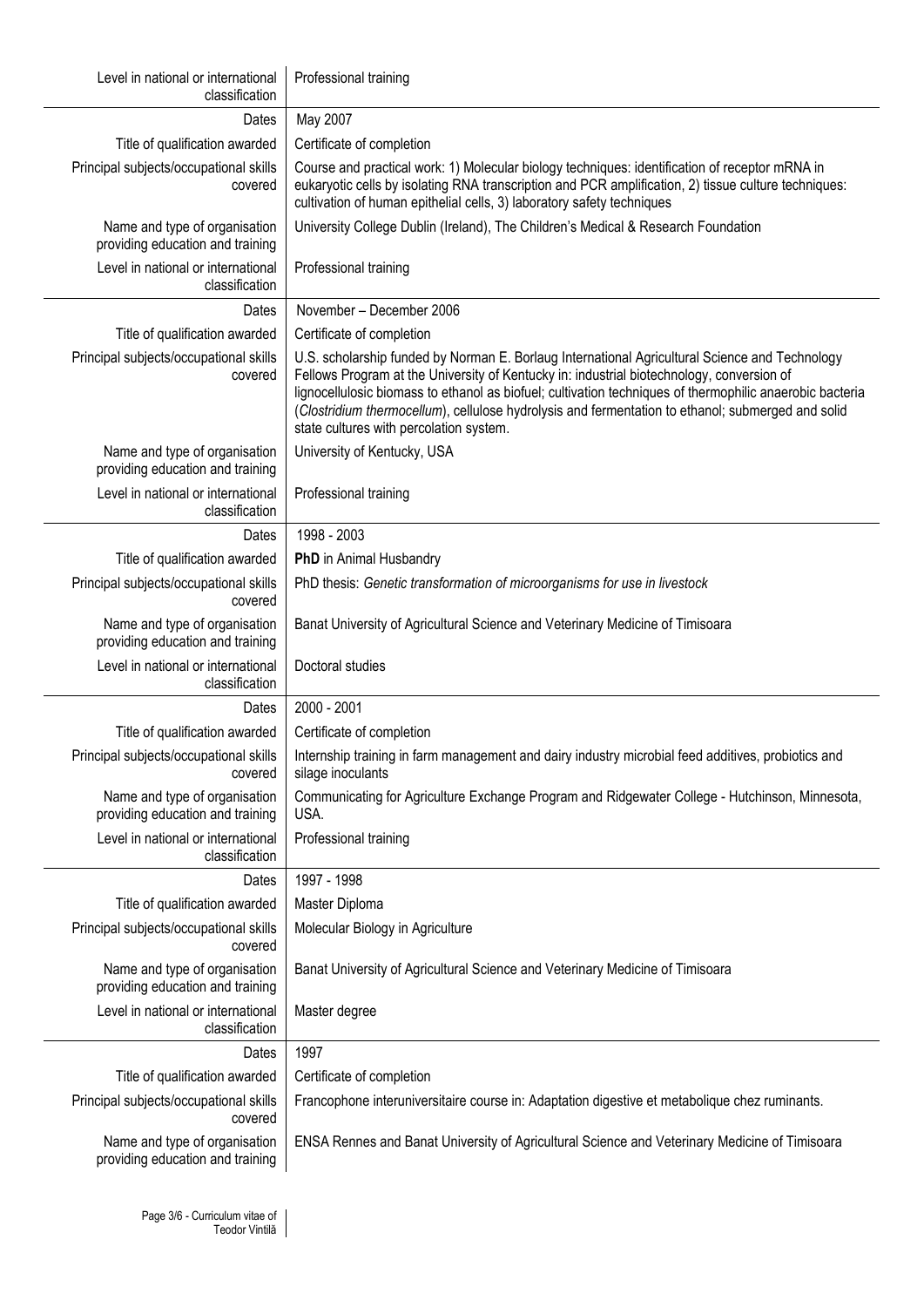| Level in national or international<br>classification              | Professional training                                                                                                                                                                                                                                                     |                          |                     |                |                                        |                |                     |                |                     |
|-------------------------------------------------------------------|---------------------------------------------------------------------------------------------------------------------------------------------------------------------------------------------------------------------------------------------------------------------------|--------------------------|---------------------|----------------|----------------------------------------|----------------|---------------------|----------------|---------------------|
| Dates                                                             | 1992 - 1997                                                                                                                                                                                                                                                               |                          |                     |                |                                        |                |                     |                |                     |
| Title of qualification awarded                                    | Bachelor Diploma, Engineer in Biotechnology                                                                                                                                                                                                                               |                          |                     |                |                                        |                |                     |                |                     |
| Principal subjects/occupational skills<br>covered                 | Biotechnology in Agriculture                                                                                                                                                                                                                                              |                          |                     |                |                                        |                |                     |                |                     |
| Name and type of organisation<br>providing education and training | Banat University of Agricultural Science and Veterinary Medicine of Timisoara                                                                                                                                                                                             |                          |                     |                |                                        |                |                     |                |                     |
| Level in national or international<br>classification              | Bachelor degree                                                                                                                                                                                                                                                           |                          |                     |                |                                        |                |                     |                |                     |
| Dates                                                             | 1994                                                                                                                                                                                                                                                                      |                          |                     |                |                                        |                |                     |                |                     |
| Title of qualification awarded                                    | Certificate of completion                                                                                                                                                                                                                                                 |                          |                     |                |                                        |                |                     |                |                     |
| Principal subjects/occupational skills<br>covered                 | 6-month training stage in mountain agriculture, Germany                                                                                                                                                                                                                   |                          |                     |                |                                        |                |                     |                |                     |
| Name and type of organisation<br>providing education and training |                                                                                                                                                                                                                                                                           | Bayerische Bauerverband. |                     |                |                                        |                |                     |                |                     |
| Level in national or international<br>classification              | Professional training                                                                                                                                                                                                                                                     |                          |                     |                |                                        |                |                     |                |                     |
| Dates                                                             | 1986 - 1990                                                                                                                                                                                                                                                               |                          |                     |                |                                        |                |                     |                |                     |
| Title of qualification awarded                                    | Baccalaureate Diploma, Forestry                                                                                                                                                                                                                                           |                          |                     |                |                                        |                |                     |                |                     |
| Principal subjects/occupational skills<br>covered                 | Forestry                                                                                                                                                                                                                                                                  |                          |                     |                |                                        |                |                     |                |                     |
| Name and type of organisation<br>providing education and training | Forestry High School                                                                                                                                                                                                                                                      |                          |                     |                |                                        |                |                     |                |                     |
| Level in national or international<br>classification              | <b>High School</b>                                                                                                                                                                                                                                                        |                          |                     |                |                                        |                |                     |                |                     |
| Personal skills and competences                                   |                                                                                                                                                                                                                                                                           |                          |                     |                |                                        |                |                     |                |                     |
| Mother tongue(s)                                                  | Romanian                                                                                                                                                                                                                                                                  |                          |                     |                |                                        |                |                     |                |                     |
| Other language(s)                                                 |                                                                                                                                                                                                                                                                           |                          |                     |                |                                        |                |                     |                |                     |
| Self-assessment                                                   | Understanding                                                                                                                                                                                                                                                             |                          |                     |                | <b>Speaking</b>                        |                |                     |                | Writing             |
| European level (*)                                                | Listening                                                                                                                                                                                                                                                                 |                          | Reading             |                | Spoken interaction   Spoken production |                |                     |                |                     |
| English                                                           | experienced<br>C <sub>1</sub><br>user                                                                                                                                                                                                                                     | C <sub>1</sub>           | experienced<br>user | C <sub>1</sub> | experienced<br>user                    | C <sub>1</sub> | experienced<br>user | C <sub>1</sub> | experienced<br>user |
| German                                                            | independent<br><b>B1</b><br>user                                                                                                                                                                                                                                          | <b>B1</b>                | independent<br>user | A2             | basic user                             | A2             | basic user          | A2             | basic user          |
| French                                                            | independent<br>B <sub>1</sub><br>user                                                                                                                                                                                                                                     | B <sub>1</sub>           | independent<br>user | A2             | basic user                             | A2             | basic user          | A2             | basic user          |
| <b>Spanish</b>                                                    | independent<br>B <sub>1</sub><br>user                                                                                                                                                                                                                                     | B <sub>1</sub>           | independent<br>user | A2             | basic user                             | A <sub>2</sub> | basic user          | A2             | basic user          |
|                                                                   | (*) Common European Framework of Reference for Languages                                                                                                                                                                                                                  |                          |                     |                |                                        |                |                     |                |                     |
| Organisational skills and competences                             | Coordinator of research activities, organizing laboratory works, project manager in national and<br>international research programs, supervising graduation papers, reports regarding<br>research/development activities, budget administration                           |                          |                     |                |                                        |                |                     |                |                     |
| Other skills and competences                                      | - Organizing a bank (collection) of microorganisms of agricultural interest, isolation,<br>identification, preservation and characterization of microorganisms.<br>- molecular Biology, genetic engineering, extension activities.<br>- collaborator in research projects |                          |                     |                |                                        |                |                     |                |                     |
| Driving licence                                                   | B, C, E categories                                                                                                                                                                                                                                                        |                          |                     |                |                                        |                |                     |                |                     |

### **Leading position in the following Professional Partnerships:**

- Society of Renewable Energy of AGIR Timiș Vice-president;
- Institute of Applied Biotechnology Timişoara Secretary.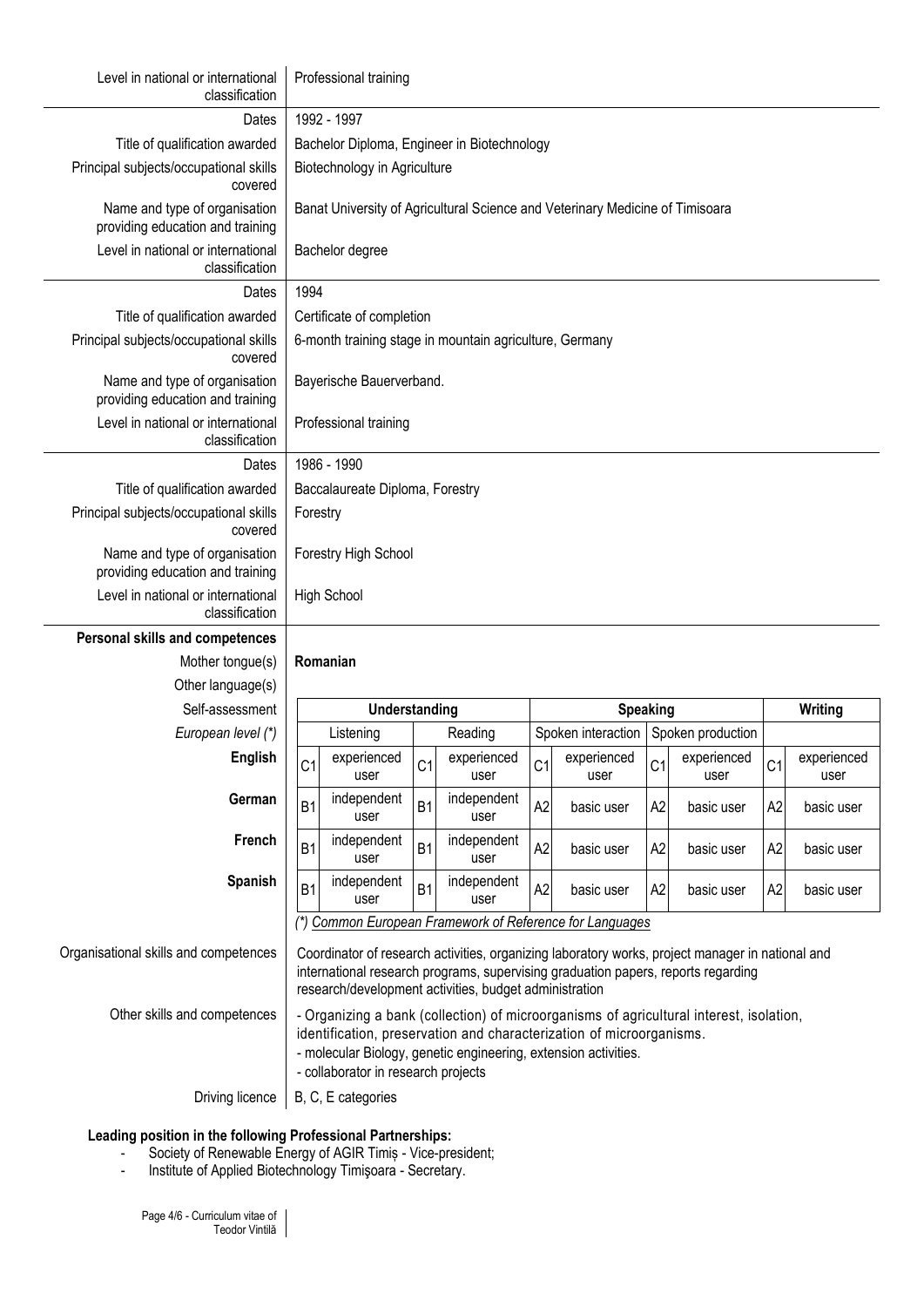#### **Member of the following Professional Partnerships:**

- European Federation of Biotechnology;<br>- Romanian Society of Cellular Biology;
- Romanian Society of Cellular Biology;
- Romanian Society of Biochemistry and Molecular Biology;
- General Association of Engineers from Romania;
- Communicating for Agriculture, Minnesota USA (country partner);
- International Estate Alumni, bureau of educational and cultural affairs,<https://alumni.state.gov/>
- Society for Renewable Energy within AGIR Timiş, founding member;
- Sustainable Energy Cluster in Romania ROSENC, founding member;
- Romanian Association for Biomass and Biogas ARBIO;

### **RESEARCH ACTIVITY**

The scientific research activity, funded by 12 national or international grants as **director or project manager** with a total value of around **1,700,000 Euros,** has materialized through the publication of **over 100 articles** scientific articles and papers (mostly as main author) in peer-review publications and technical journals (of which 36 in journals indexed on the Web of Science, 28 in journals indexed in international databases, and the rest in national and international journals and volumes ), 10 books - 5 as first author, 4 chapters in 2 specialized treatises, 4 invention patents.

#### **I hereby certify that the above information is true, accurate and complete.**

| .                                |                           |  |
|----------------------------------|---------------------------|--|
| Date<br>completion:<br>. of form | Л<br>Sianature.<br>$\sim$ |  |
|                                  |                           |  |

05.02.2022